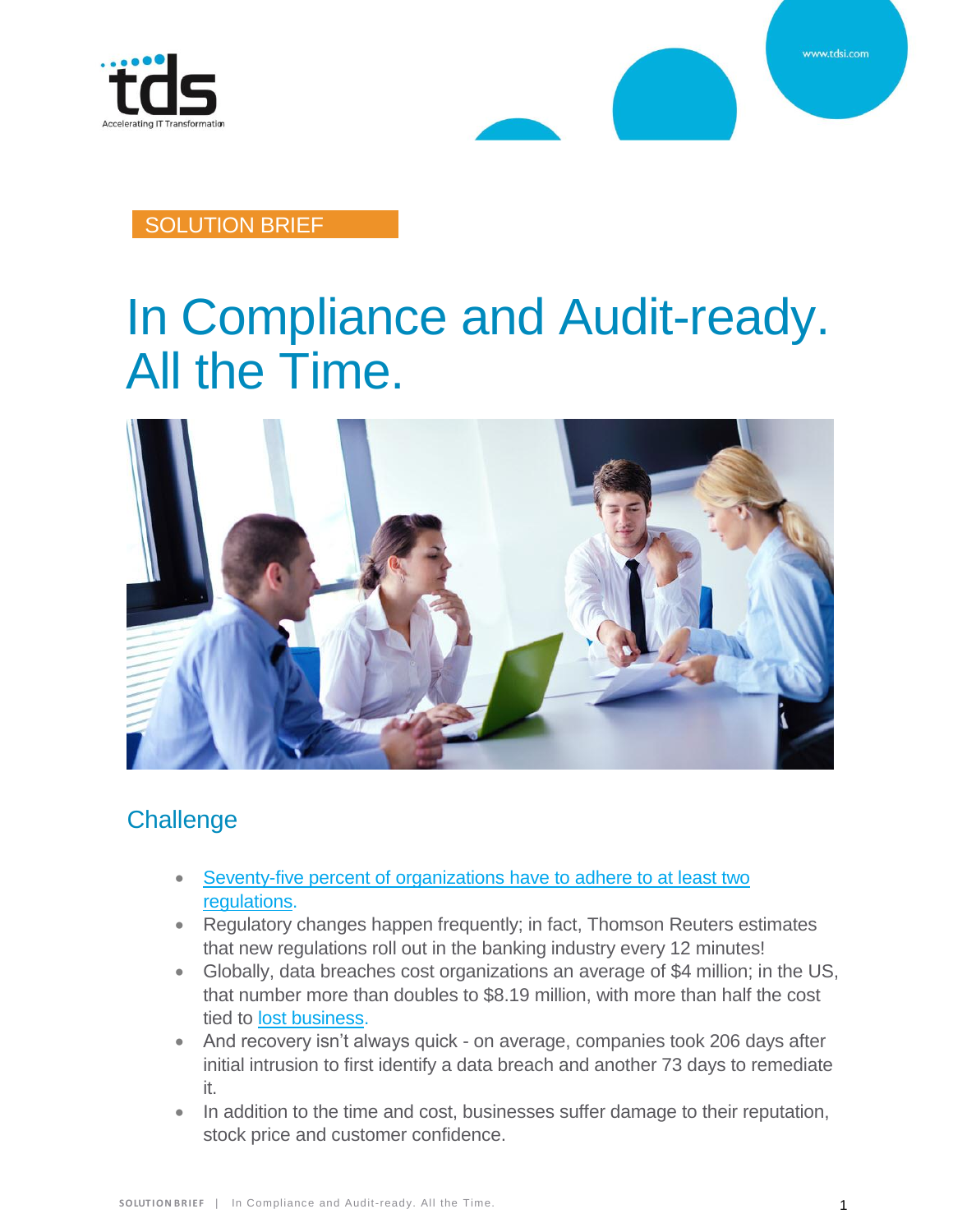



However, the budget and responsibility for policy management can be spread across a large group of business units, and that dispersed responsibility can lead to regulatory failures and inefficiency.

IT professionals have a big responsibility to maintain their systems while making certain the business remains in compliance with data, privacy, and other regulations. But as IT becomes increasingly complex, distributed, virtualized, multi-cloud environments, many teams struggle to maintain rules and requirements for securing identity, credit card, healthcare and other critical and sensitive information.

Yet, any change - no matter how small - can bring risk and create new problems for IT. And while security issues must be addressed as quickly as possible, the time between identifying a security issue and implementing a fix can be weeks or months.

## **Solution**

IT must implement, update, and maintain processes ensuring alignment with their organization's compliance policies in an environment of perpetual change. Applications and workloads are distributed across hybrid environments and can be moved frequently across hosting sites. Infrastructure is refreshed and virtualized, and new regulations demand agility for rapid implementation. **TransitionManager**, a SaaS-based platform from TDS is built to orchestrate changes (both those planned and those that come out of the blue) across today's complex IT environments, and to enable IT to manage compliance and be ready for an audit or a regulatory change at any time.

#### **How TransitionManager helps IT manage compliance:**

- **1.** Produces consolidated view of all assets impacted by compliance requirements
- **2.** Offers collaborative platform for analysis and planning across business silos that integrates with assessment, monitoring, and data systems from across the enterprise
- **3.** Generates dynamic runbooks for each compliance policy, ensuring processes are addressed comprehensively and with an audit trail detailing what was done, when, and by whom

#### Actionable data for compliance implementation and management

With TransitionManager, IT teams can be confident about the decisions they make as they manage every stage of compliance - from discovery, definition, audit, remediation, to governance.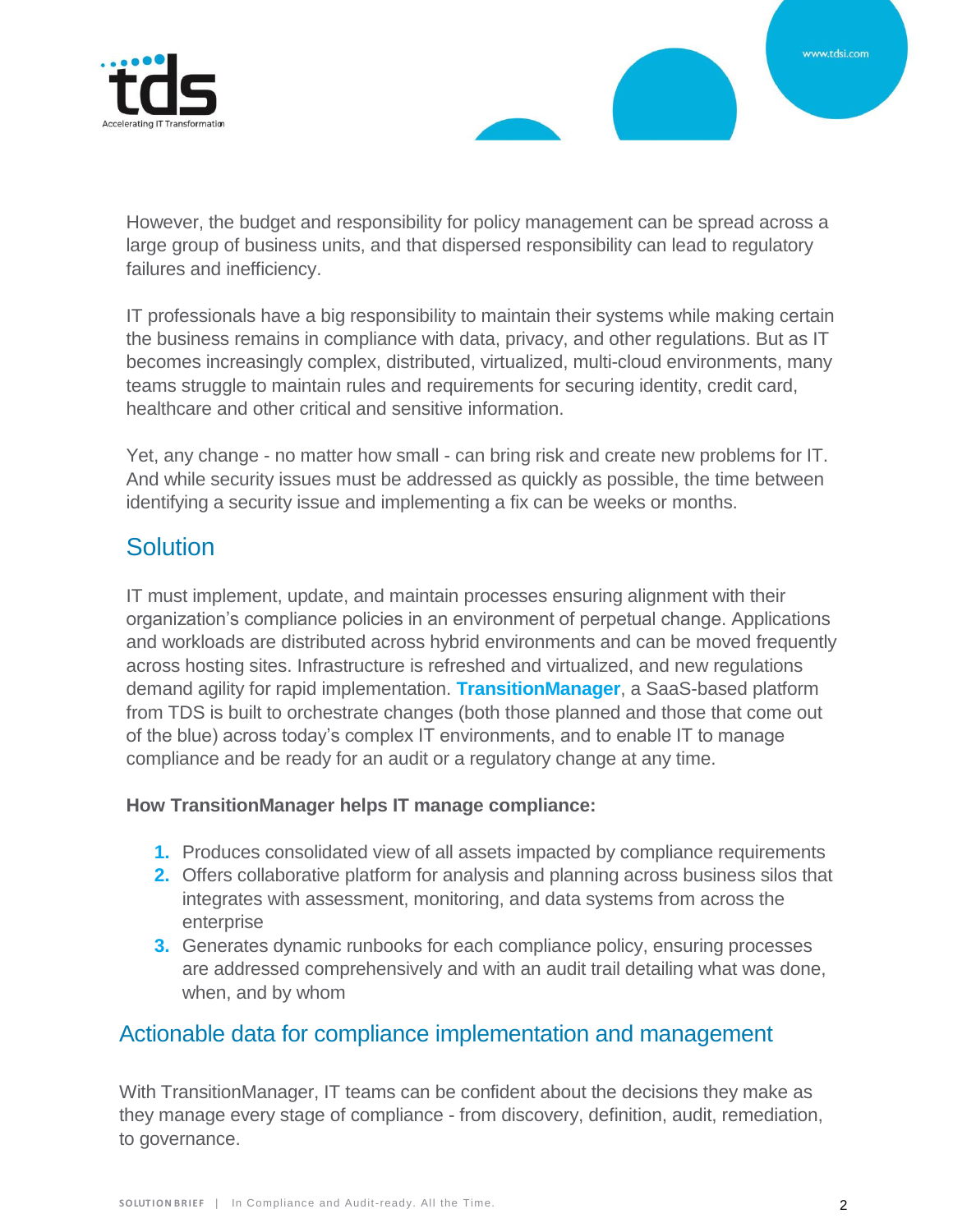

Whether addressing PCI, SOX, HIPAA, NERC, ISO 27001, FFIEC, FISMA, FERPA or even internal SLAs or other business requirements, TransitionManager provides accurate, comprehensive data about workloads, applications and other assets to clearly identify and manage compliance requirements. This includes all systems - ones maintained by IT and even unofficial systems which may not be properly provisioned, patched, secured, or updated. Because IT will ultimately be held responsible for any breach or attack that occurs.

TransitionManager automates the ingestion of data from multiple data sources, file systems, CMDBs, DCIMs, auto-discovery tools, and databases. It aggregates, normalizes, and then consolidates data into an internal repository which is accessible by browser, allowing users to view and explore as an interactive map or data grids. This mapping shows the interdependencies between IT assets, from the perspective of the application, across hybrid environments.

#### Analyze the impact and plan next steps

Managing and maintaining compliance requires that a cross-silo team of stakeholders from multiple business units—legal, finance, HR, IT, executive owners, security, and even end users of the business applications—work together. Using TransitionManager, teams have access to critical information when they need it. Sharing information across teams drives better understanding and builds trust between IT and business units. With its interactive map and data grids to support one-click, in-place editing, it's easy to visualize all assets and interdependencies that are impacted by compliance requirements—and take quick action.

With TransitionManager, critical business facts can be stored as properties with each asset record alongside the traditional IT data points stored in CMDBs and other sources. This makes it easy to capture, track, and ensure that all business constraints, requirements, and limitations are considered during the planning and execution of compliance policy. For example, any server with HIPAA data requires that two resources handle it at all times during a migration or move. Sensitive data may have restrictions on geographical regions in which it may be stored.

TransitionManager stores these business facts with the associated assets to pinpoint problem areas and ensure decisions made about resources and storage locations are in compliance. And because TransitionManager can integrate with products and tools you already own, it extends their value, and incorporates their data into the analysis and planning process.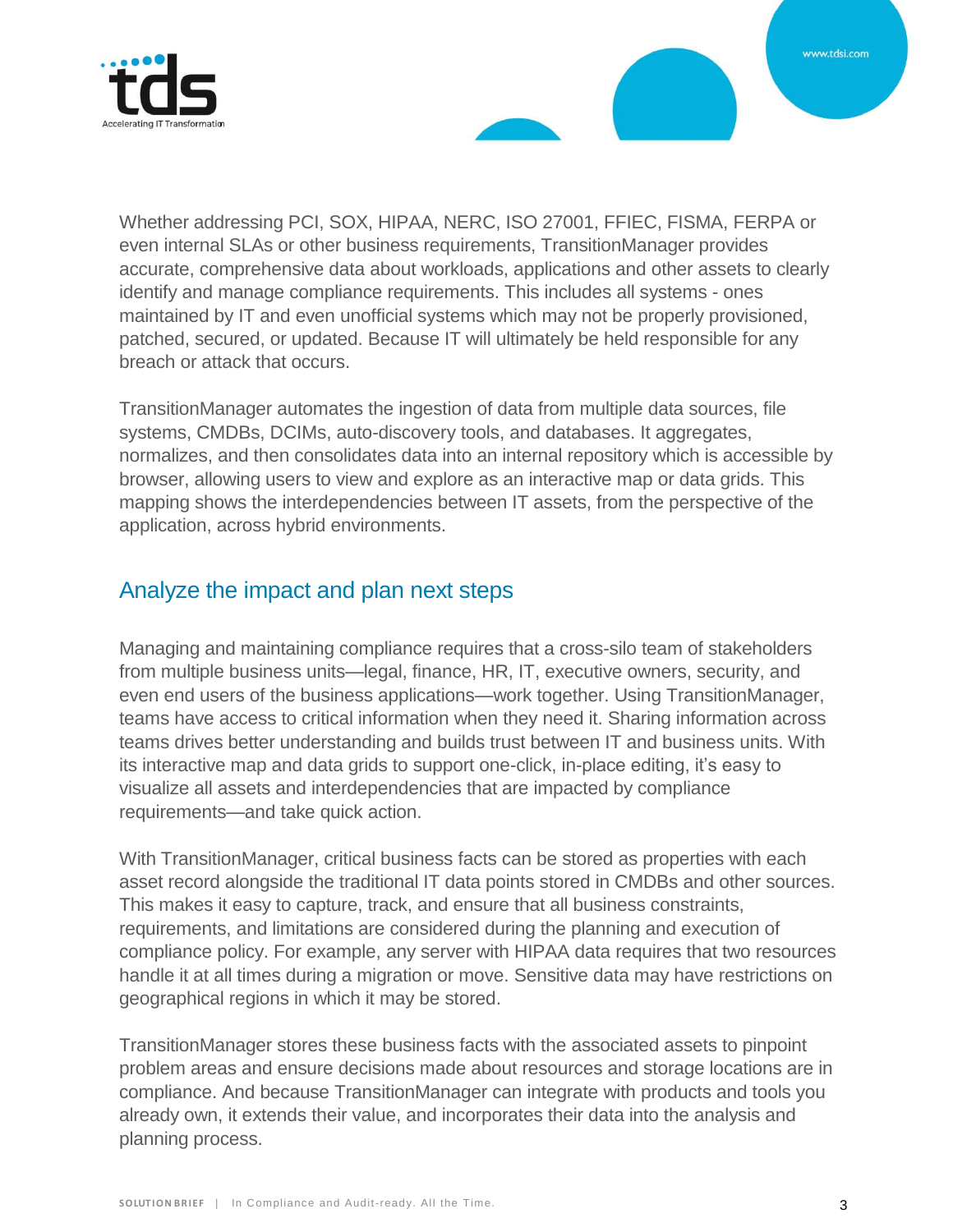



#### Implement policy, remediate issues

When an outage or a breach occurs, IT must be able to quickly identify the assets affected and determine both what steps to take to restore service, and which assets are governed by compliance policy or regulations.

TransitionManager was originally built by practitioners to replace spreadsheets traditionally used when planning and executing complex data center migrations. It dynamically generates runbooks to move and manage hybrid environments by capturing every application and all the assets upon which it is dependent - and their dependencies as well. Runbooks provide the precise sequence of steps for both automated and human tasks to shut down, move, and restore service - and eliminate risk in the process.

This same process helps organizations ensure their organizational policies and processes remain in compliance with regulatory, industry, and business requirements. TransitionManager's runbooks can be generated for any activity that needs to be executed in a specific order, by specific users, and tracked for proof of execution.

#### Want to Test for Compliance Without Making Any Changes?

- Organize table-top events
- Include legal, IT, Security, Compliance, Execs, Finance, end users of apps affected
- Generate runbooks for each test
- Walk through each step
- Identify gaps and modify assets with business compliance facts as needed
- Incorporate actual duration of event, individuals assigned to task, results

They make it easy to manage the execution of many concurrent, complex workflows as well as simple tasks such as running tests for PCI compliance whenever a firewall setting has changed.

With TransitionManager, you can visualize all your assets that are associated with compliance requirements and quickly identify the "blast radius" (all the assets affected by an incident) and then dynamically generate runbooks to ensure that proper steps to restore service. For assets with compliance requirements, tasks—or even separate runbooks—can be generated to ensure adherence to policy and steps for remediation are taken, in the proper sequence, such as notifying customers or agencies per policy or regulation.

Ensuring the protection of such data in accordance with compliance regulations should be a first priority for any security team. TransitionManager's sophisticated analytic features and robust view make it possible to trace the actions of a specific employee,